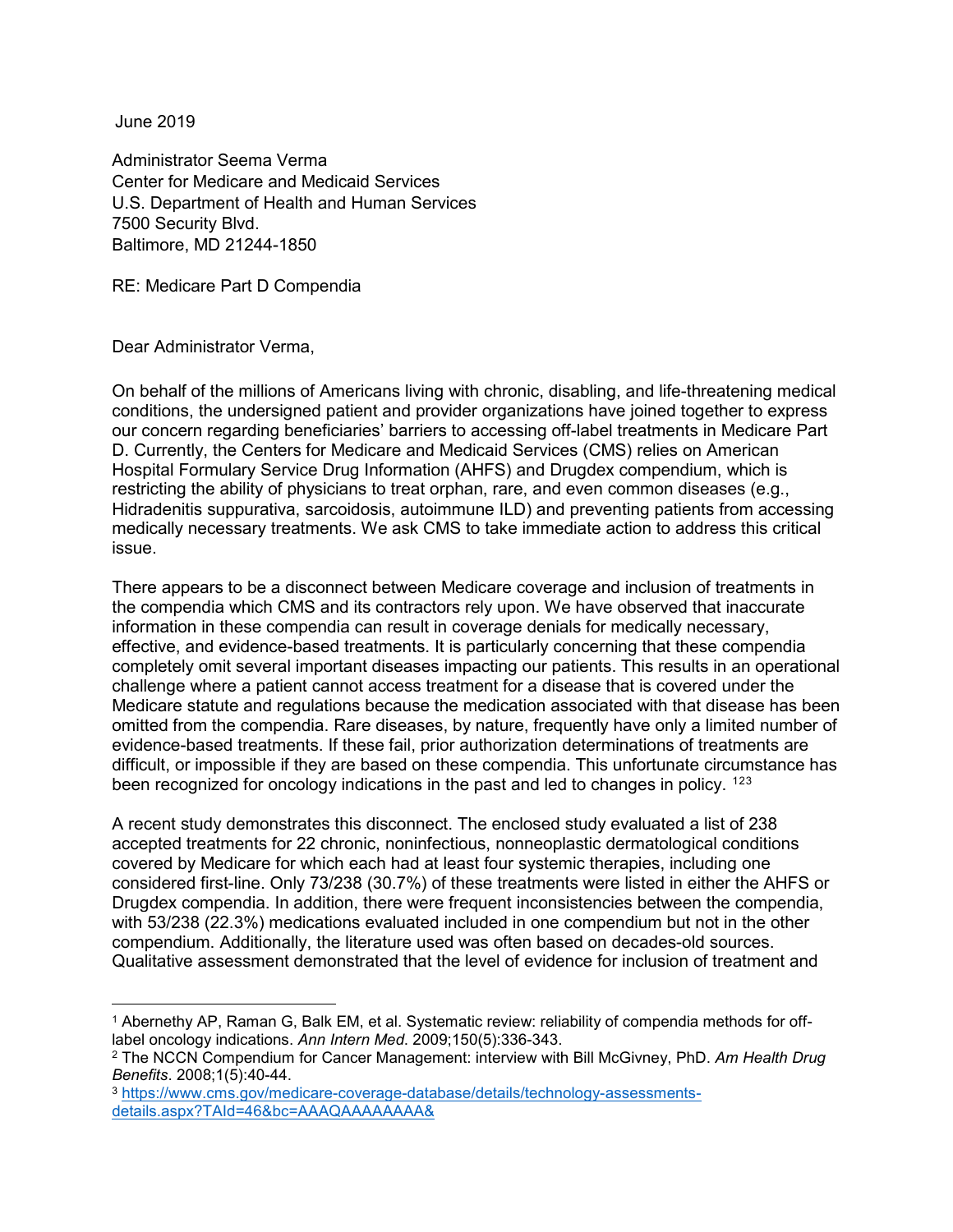Administrator Seema Verma Centers for Medicare and Medicaid Services May 2019 Page 2

the frequency of updates was arbitrary.<sup>[4](#page-1-0)</sup> Notably, many cost-effective therapies were excluded from these compendia, thus limiting access to their use. For example, antimalarial agents such as hydroxychloroquine are broadly effective, inexpensive, and safe medications for the treatment of connective tissue disease such as cutaneous lupus, yet both hydroxychloroquine and chloroquine were absent from DRUGDEX. Some diseases such as pemphigus have indications for medications that are no longer included in the compendia, resulting in Medicare beneficiaries unable to access necessary treatments. Additionally, several specialties have been impacted by this policy issue. For example:

- Specialty examples (insert)
- rheumatology

Frequently, patients and clinicians do not know when a coverage decision is denied based on a compendia determination. Physicians face challenges submitting treatments to be added to the compendia, with it often taking several years to submit just one treatment and indication. More clarity is needed to help understand how and when the compendia would include the treatment and indication. Furthermore, it is difficult for patients and clinicians to access the compendia. These compendia are cost-prohibitive due to the high subscription fees. Finally, the compendia coverage determination process has a significant lack of transparency.

Given that these barriers are significant and complex, we suggest that CMS take the following steps to demystify drug coverage and to modernize the compendia:

- Require plans to notify the patient when the denial is based on the use of the compendia and explain how to access the compendia and accepted alternatives;
- Provide an affordable and easily accessible method for physicians and patients to use the AHFS and Drugdex compendias;
- Develop and make public a clear pathway and timeline for updating the compendia as new research becomes available; and
- For those indications with limited or inaccurate information in the compendia, require Part D plans to accept evidence from the literature citations presented by clinicians during the prior authorization process to support appeals of coverage determinations.

In conclusion, we respectfully request that CMS address these coverage issues as soon as possible so that patients can have access to these affordable and effective treatments. We welcome the opportunity to meet with you to discuss our recommendations further. Please contact Ashley John, Manager, Advocacy and Policy at (202) 609-4355 or [ajohn@aad.org](mailto:ajohn@aad.org) to arrange a mutually convenient meeting time. Thank you for your attention to our concerns.

Sincerely,

American Academy of Dermatology Association

<span id="page-1-0"></span> <sup>4</sup> S. Barbieri, John & St Claire, Kayla & Mostaghimi, Arash & Albrecht, Joerg. (2019). Evaluation of Clinical Compendia Used for Medicare Part D Coverage Determinations for Off-label Prescribing in Dermatology. JAMA Dermatology. 155. 10.1001/jamadermatol.2018.5052.